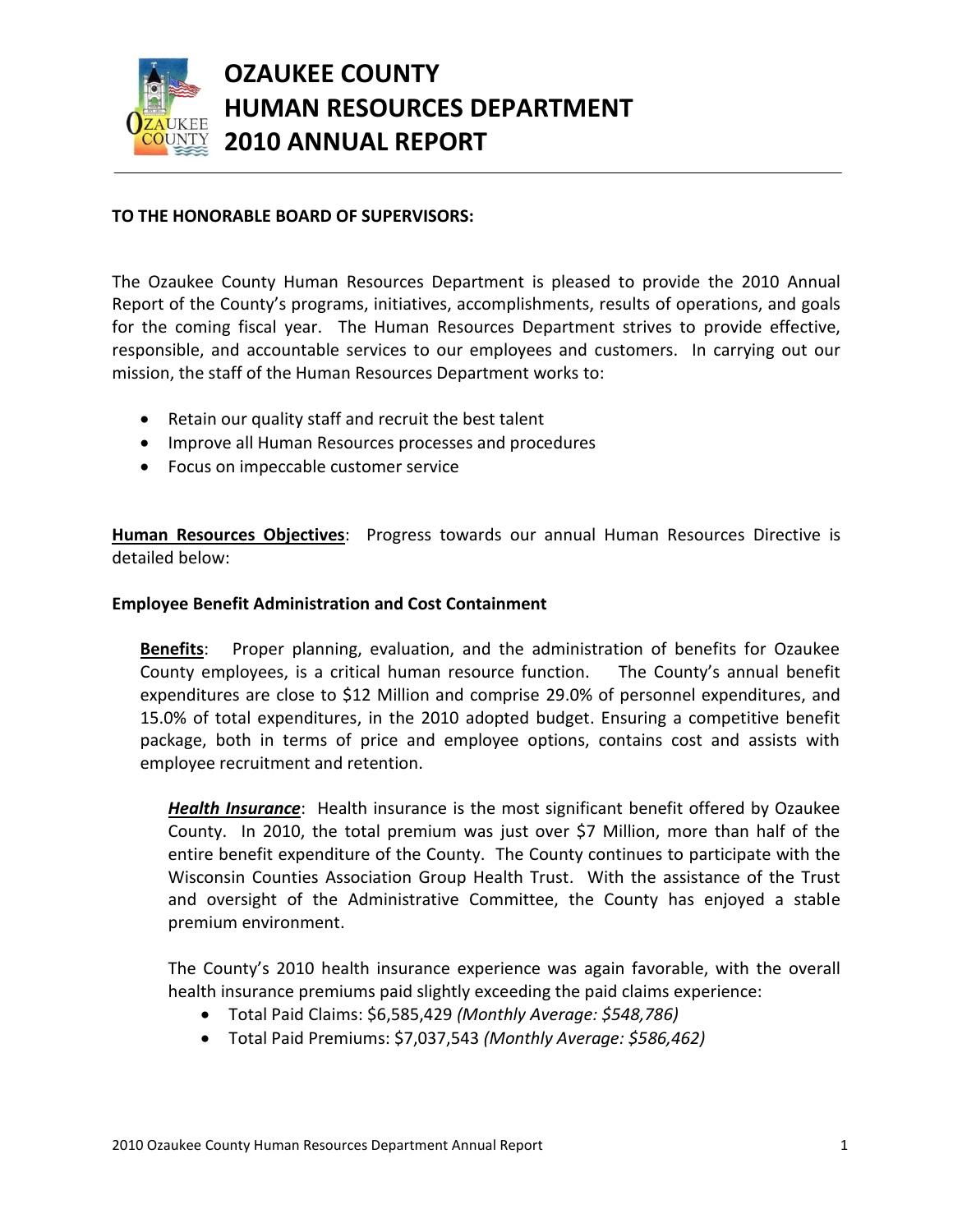|              | 2009 Health Insurance Summary |             |              |              | 2010 Health Insurance Summary |             |             |
|--------------|-------------------------------|-------------|--------------|--------------|-------------------------------|-------------|-------------|
|              |                               |             | Net          |              |                               |             | Net         |
|              |                               |             | Premium      |              |                               |             | Premium     |
|              | Premium                       | Paid Claims | Paid         |              | Premium                       | Paid Claims | Paid        |
| Jan          | \$554,534                     | \$581,018   | (526, 484)   | Jan          | \$592,780                     | \$714,919   | (5122, 139) |
| Feb          | \$555,020                     | \$451,980   | \$103,040    | Feb          | \$586,446                     | \$523,407   | \$63,039    |
| Mar          | \$558,131                     | \$451,532   | \$106,599    | Mar          | \$585,388                     | \$654,491   | (569, 103)  |
| Apr          | \$554,745                     | \$477,182   | \$77,563     | Apr          | \$583,969                     | \$516,250   | \$67,719    |
| May          | \$554,737                     | \$424,530   | \$130,207    | May          | \$582,903                     | \$437,727   | \$145,176   |
| Jun          | \$556,766                     | \$581,934   | (525, 168)   | Jun          | \$587,326                     | \$569,445   | \$17,881    |
| Jul          | \$557,460                     | \$568,133   | (\$10,673)   | Jul          | \$587,163                     | \$562,000   | \$25,163    |
| Aug          | \$561,195                     | \$395,224   | \$165,971    | Aug          | \$584,326                     | \$503,902   | \$80,424    |
| Sep          | \$560,520                     | \$609,900   | (549,380)    | Sep          | \$587,520                     | \$585,165   | \$2,355     |
| Oct          | \$559,837                     | \$549,787   | \$10,050     | Oct          | \$587,520                     | \$439,240   | \$148,280   |
| Nov          | \$561,532                     | \$470,536   | \$90,996     | Nov          | \$586,101                     | \$475,579   | \$110,522   |
| <b>Dec</b>   | \$585,510                     | \$647,325   | ( \$61, 815) | Dec          | \$586,101                     | \$603,304   | (517, 203)  |
| <b>TOTAL</b> | \$6,719,987                   | \$6,209,081 | \$510,906    | <b>TOTAL</b> | \$7,037,543                   | \$6,585,429 | \$452,114   |

*Dental Insurance*: The County remains with Met Life, and saw a 5.0% increase in premium in 2010. The monthly premium is paid in full by the employee. There are 228 employees enrolled in the dental plan.

*Wisconsin Retirement System (WRS)*: Human Resources coordinates with the Finance Department to administer State of Wisconsin mandated WRS benefit. In 2010 the County had approximately 622 enrollees. In 2010 the estimated WRS expenditure exceeded \$6.5 Million.

*Life and Long Term Disability*: The County offers Life and Long Term Disability insurance to all full-time County Employees. Similar to the annual health insurance premiums, the County has enjoyed relative stability for the premium rates. The number of Life and LTD enrollees for 2010 was 481.

*Flexible Spending*: The County's flexible spending plan is a voluntary benefit allowing for the establishment of a pre-tax employee paid medical and dependent care account. The deductions may cover qualifying out-of-pocket medical, dental, vision, and even dependent care expenses. The pre-tax nature of the deductions is a benefit to the employees and also the County as it reduces the cost of payroll taxes. Wage Works administers this benefit for the County.

| Year | <b>Enrollees</b> | <b>Pre-Tax Dollars</b> | <b>FICA Savings</b> |
|------|------------------|------------------------|---------------------|
| 2008 | 150              | \$198,221              | \$15,164            |
| 2009 | 135              | \$193,757              | \$14,822            |
| 2010 | 137              | \$224,129              | \$17,145            |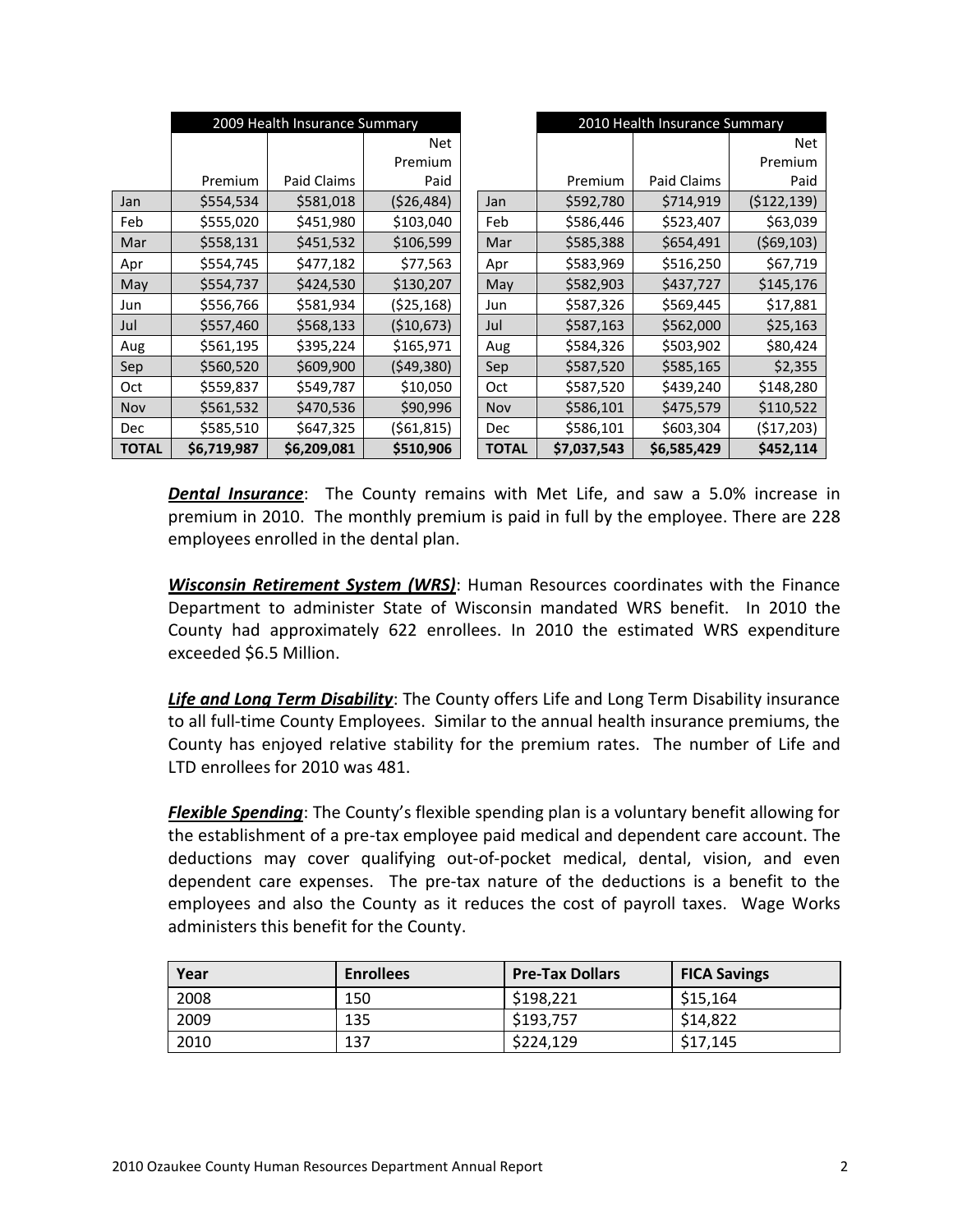# **Containment of Worker's Compensation Costs and Increasing Safety Awareness**

The prevention and administration of workers compensation claims is a constant focus of the Human Resources Department. As the County is self-funded, claims can have a significant budgetary impact. The Department is in continuous communication with our worker's compensation carrier to review the claims and develop training on employee safety, incident investigation and other process improvements to reduce the number of claims filed and control costs. Bi-annual Safety Committee meetings are held, and individual training is developed to target safety issues at the departmental level including; lifting training and injury investigation at Lasata and the Sheriffs' Department. Due in part to these efforts, we continue to see a downward trend in the costs associated with workers compensation.



# **Effective Labor Negotiations**

The County benefited from having two of the four bargaining unit contracts settled in 2010. Negotiations with the Highway Department Employees and Sheriff's Deputies were held in 2010; no settlements were reached. It was the pleasure of the Human Resources staff to assist the County Administrator's Office and Administrative Committee in securing changes to the in-network health insurance deductibles with three of the four bargaining units in for 2010.

# **Personnel Recruitment and Retention**

Personnel recruitment and retention is a primary activity of the Human Resources Department, with significant roles being advertising, interviewing, assessing, orientation, and performance evaluation of employees. The importance of locating, screening, hiring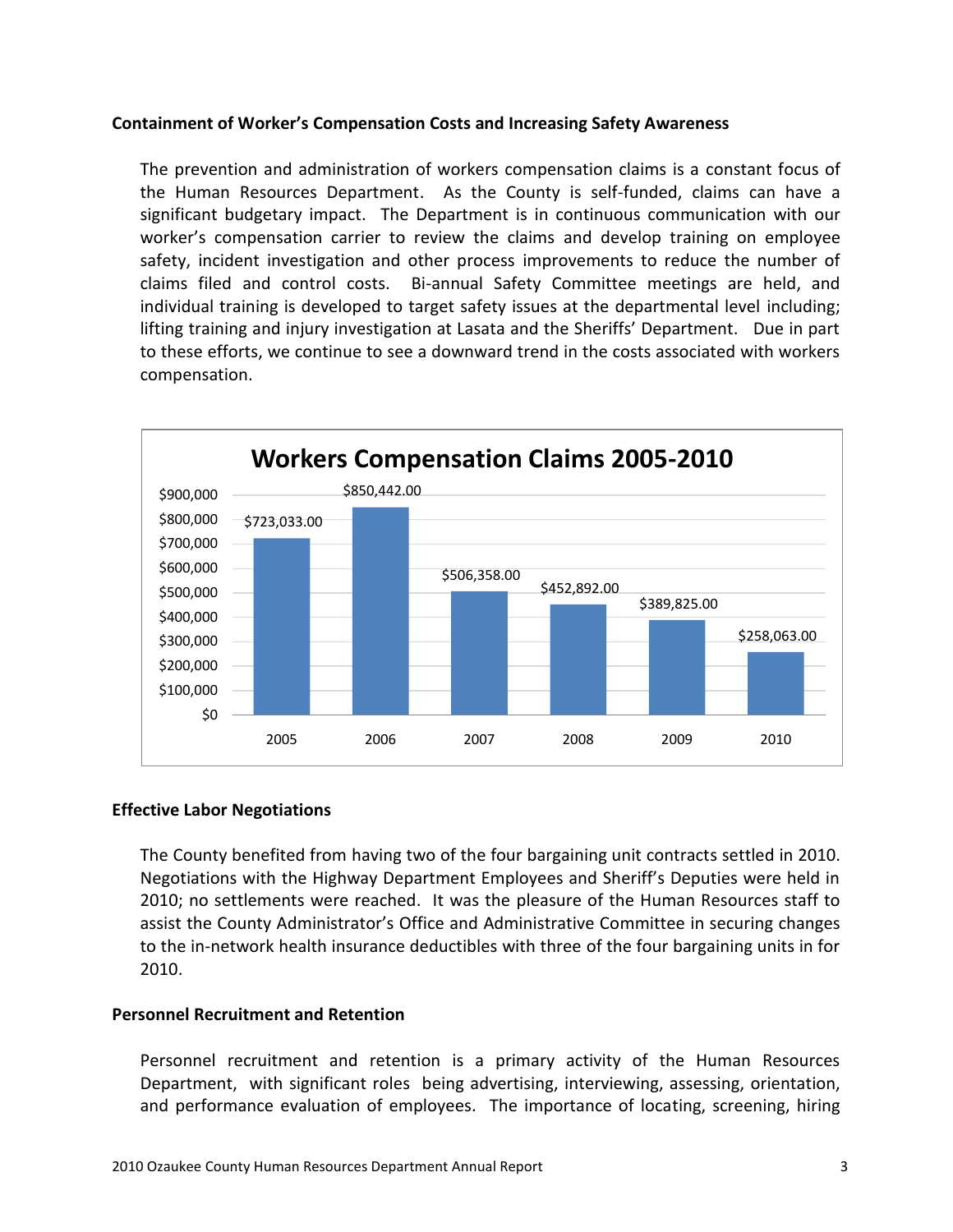and retaining quality personnel cannot be understated, and is key to the continuing success of Ozaukee County. Statistics on the recruitment and retention activities of the Human Resource Department can be found at the end of this report.

The Ozaukee County Department of Human Resources has successfully met many of the challenges 2010 presented to staff and our employees. The tremendous efforts of Betty Klumb, Benefits Manager, cannot be understated. Her efforts are critical to the ongoing success we see in serving our employees.

Respectfully submitted,

Jason G. Dzwinel Human Resources Director/Assistant County Administrator Ozaukee County